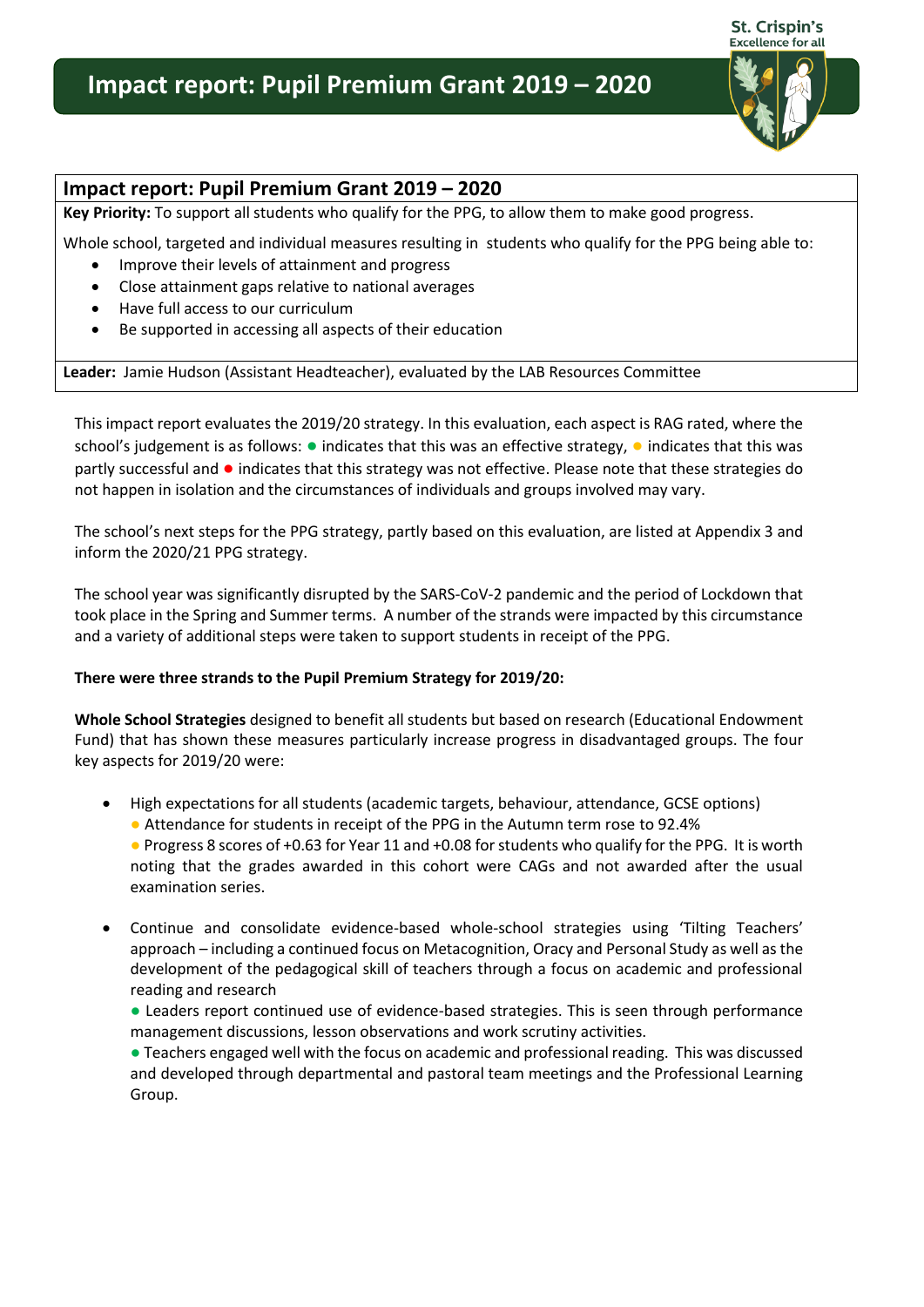#### **Targeted strategies** providing support for qualifying students:

 Focus the whole-school performance management target (professional reading) and the school's internal review processes (lesson observations and work scrutiny) to support students who qualify for the PPG.

● Engagement in the professional reading focus was strong. Further to this, colleagues were given (and some also led) additional training opportunities to support the development of remote learning.

 Measures to improve the attendance and punctuality of students who qualify for the PPG including Mentoring, Restorative Practice, Individual Targeted Intervention and use of the Reflection Room

• The attendance for students in receipt of the PPG in the Autumn term was 92.4%. This slight increase from the previous year is due to successes with a number of students who were persistently absent from school. This underlines the importance of the pastoral work done and our focus on removing barriers to attendance and participation in school life. In line with national trends, the attendance of students in the younger years remains slightly better than that of those in the older years. Please see also Appendix 2 for information about the Reflection Room

 Mentoring support including employability skills workshops, mentoring schemes and the Adviza service

● This continues to be successful and informs students' choices of courses at KS4 and KS5. Support is given to those students who are in Bridge and SucSEED with visits to colleges arranged by the school helping vulnerable students secure their next steps in education.

 Measures to remove Barriers to Learning (eg transport, uniform, educational visits, revision guides)

● St. Crispin's continues to proactively support individuals with requests for materials needed to take a full part in school life. In the context of the pandemic lockdown this expanded significantly with many students not able to access online learning due to a lack of IT equipment at home. Staff at St. Crispin's worked at length to provide printed resources so all could access work. Staff also repurposed existing laptops and distributed these – about 35 in the first lockdown. In addition to these, we have prepared and distributed the 27 assigned to us by the DFE and repurposed another 20 existing laptops to date. This is a significant commitment of resources for the school.

● Whilst Learning Bursaries are now well established at the school, this programme was disrupted by the pandemic as well.

 Transition support – Family First approach, close partnership working between KS2 and KS3 teachers

● In addition to the excellent and established pastoral and SEN transition support, academic transition work was consolidated in 2019/20. Examples of Y6 students' written work were secured for over 85% of our incoming cohort and are in use by subject teachers in English, Science and humanities as a reference point for teachers to help reduce the chances of a dip in performance during KS3.

**Individual Strategies** to support those students in receipt of the PPG who are underperforming, at risk of underperforming or at risk of disengagement with Education:

• KS3 Intervention (Literacy)

● 10 students received individual literacy tuition with a qualified specialist teacher 1:1 tuition continued for one hour a week throughout the academic year until the Covid-19 lockdown. The lockdown meant that we were not able to continue our usual programme of tuition and standardised testing. Students were supported with accessing online learning by LSAs. The students' first report of Y8 showed that the average progress across the academic year for this group in English was 2.75 sub-levels using our KS3 tracking system.

KS4 Intervention (English, Maths and Science)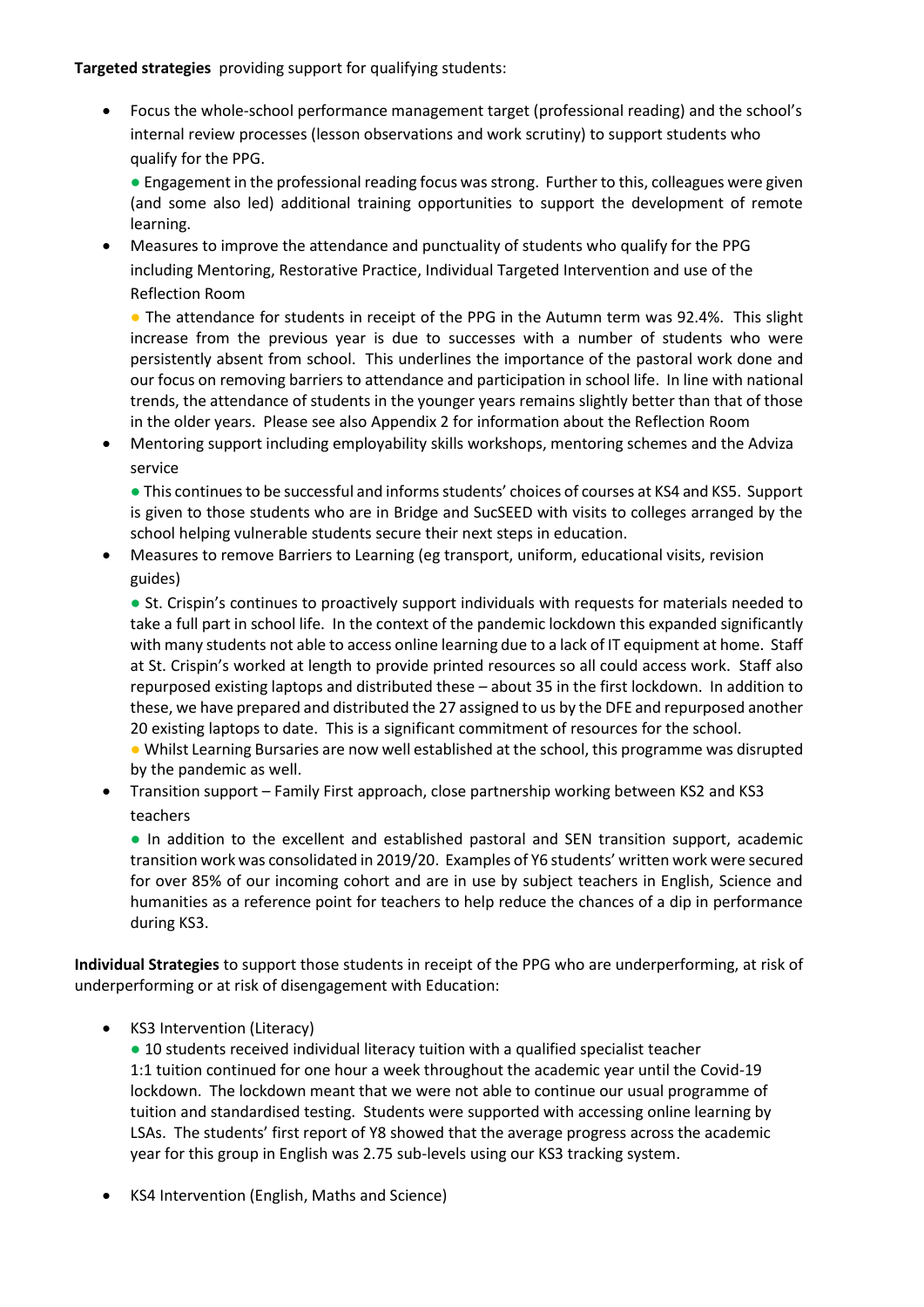● KS4 Intervention was disrupted by the lockdown period, however we have reestablished the intervention groups both for students in school and those in remote learning.

# **Appendix 1**

| St. Crispin's<br><b>Excellence for all</b> |           |                           |                                       |           |             |            |           |                             |  |  |  |
|--------------------------------------------|-----------|---------------------------|---------------------------------------|-----------|-------------|------------|-----------|-----------------------------|--|--|--|
| <b>WHOLE SCHOOL ATTENDANCE</b>             |           |                           |                                       |           |             |            |           |                             |  |  |  |
| Term                                       | l% Attend | <b>Authorised Absence</b> | <b>Unauthorised</b><br><b>Absence</b> | <b>PP</b> | <b>SEN</b>  | <b>CLA</b> | EAL       | <b>RAISE/</b><br><b>ASP</b> |  |  |  |
| Autumn 2017                                | 96.3      | 3.4                       | 0.3                                   | 94.1      | 95.1        | 98.2       | 96.4      |                             |  |  |  |
| Spring 2018                                | 95.5      | 4.1                       | 0.5                                   | 91.6      | 92.5        | 93.4       | 96.1      | 95.9                        |  |  |  |
| Summer 2018                                | 93.6      | 5.89                      | 0.5                                   | 90.5      | 91.8        | 89.7       | 93.6      |                             |  |  |  |
| 2017-2018                                  | 95.1      | 4.5                       | 0.4                                   | 92.1(122) | $93.1$ (95) | 93.8(5)    | 95.4(135) |                             |  |  |  |
| Autumn 2018                                | 96.0      | 3.6                       | 0.4                                   | 92.1      | 93.3        | 99.1       | 96.3      |                             |  |  |  |
| Spring 2019                                | 95.3      | 4.2                       | 0.5                                   | 92.3      | 92.5        | 96.8       | 96.1      | 95.7                        |  |  |  |
| Summer 2019                                | 93.3      | 5.8                       | 0.8                                   | 89.7      | 89.73       | 94.1       | 93.3      |                             |  |  |  |
| 2018-2019                                  | 94.9      | 4.5                       | 0.6                                   | 91.4(138) | 91.8(179)   | $96.7$ (3) | 95.2(140) |                             |  |  |  |
| Autumn 2019                                | 95.6      | 3.9                       | 0.5                                   | 92.4      | 92.8        | 95.9       | 96.9      |                             |  |  |  |

# **School Attendance – medium-term trends**

# **Appendix 2 – The Reflection Room**

The Reflection Room enables students to reflect on their conduct and prepare for readmission to the main school whilst working in a safe learning environment. Fixed Term Exclusions lead to a loss of valuable learning time and in some cases, result in the student being alone at home for the day and therefore not having the opportunity to learn from their behaviour. Although a meeting with the Headteacher is part of the Fixed Term Exclusion process, in the past, our hard to reach parents would not always attend and in other cases, were unhappy that they had to 'burden' the consequences of their child's behaviour.

The Reflection Room therefore ensures that students are able to reflect on their behaviour, avoid the loss of curriculum time, prepare for readmission to main school and provide a proper apology for poor behaviour (to the member of staff in appropriate as part of our Restorative Practice programme).

Since the establishment of the Reflection Room, we have had no fixed term exclusions. This maintains students' focus on learning and improved attendance. In 2019/20 there were 25 occurrences where the Reflection Room was used, with 16 different students.

## **Appendix 3 – Key actions for Pupil Premium Strategy 2019/20**

 Proactively evaluate the level of IT equipment and therefore capacity for joining remote learning of all students and prepare laptops for those identified as needing them.